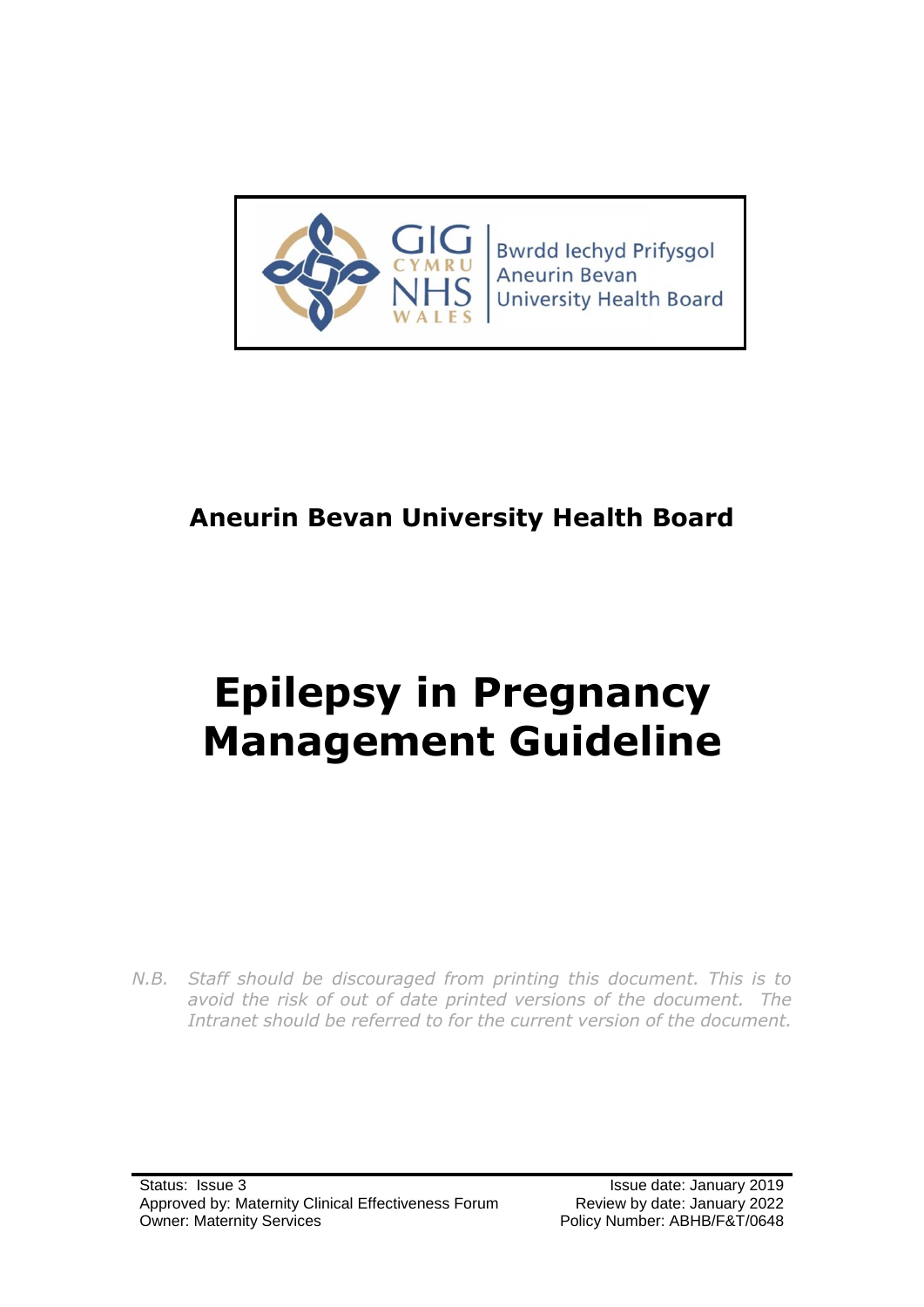#### **Contents:**

| <b>Background</b>                                                      | 3              |
|------------------------------------------------------------------------|----------------|
| Aims                                                                   | 3              |
| <b>Objectives</b>                                                      | $\overline{3}$ |
| <b>Scope</b>                                                           | $\overline{3}$ |
| <b>Clinical Features of Epilepsy</b>                                   | 3              |
| <b>Diagnosis of Epilepsy</b>                                           | 5              |
| <b>Differential Diagnoses</b>                                          | 6              |
| <b>Effect of Pregnancy on Epilepsy</b>                                 | 6              |
| <b>Effect of Epilepsy on Pregnancy</b>                                 | $\overline{7}$ |
| <b>Preconceptual Counselling and Management</b>                        | $\overline{7}$ |
| <b>Antenatal Management</b>                                            | 9              |
| Role of Midwives                                                       | 9              |
| <b>Role of Obstetricians</b>                                           | 10             |
| Role of Epilepsy Team                                                  | 11             |
| Intra-partum period                                                    | 11             |
| <b>Seizures in labour</b>                                              | 12             |
| <b>Postnatal period</b>                                                | 13             |
| <b>Breastfeeding</b>                                                   | 14             |
| <b>Patient Safety and Care of the Baby</b>                             | 15             |
| <b>Contraception</b>                                                   | 15             |
| <b>UK Epilepsy and Pregnancy Register</b>                              | 16             |
| <b>Staff Education</b>                                                 | 16             |
| <b>Written information to women</b>                                    | 16             |
| <b>Auditable standards</b>                                             | 17             |
| <b>References</b>                                                      | 18             |
| Appendix 1 Pathway of care for pregnant women with<br>epilepsy in ABHB | 20             |
| Appendix 2 Flow Chart for the management of Epileptic                  | 22             |
| seizures in labour                                                     |                |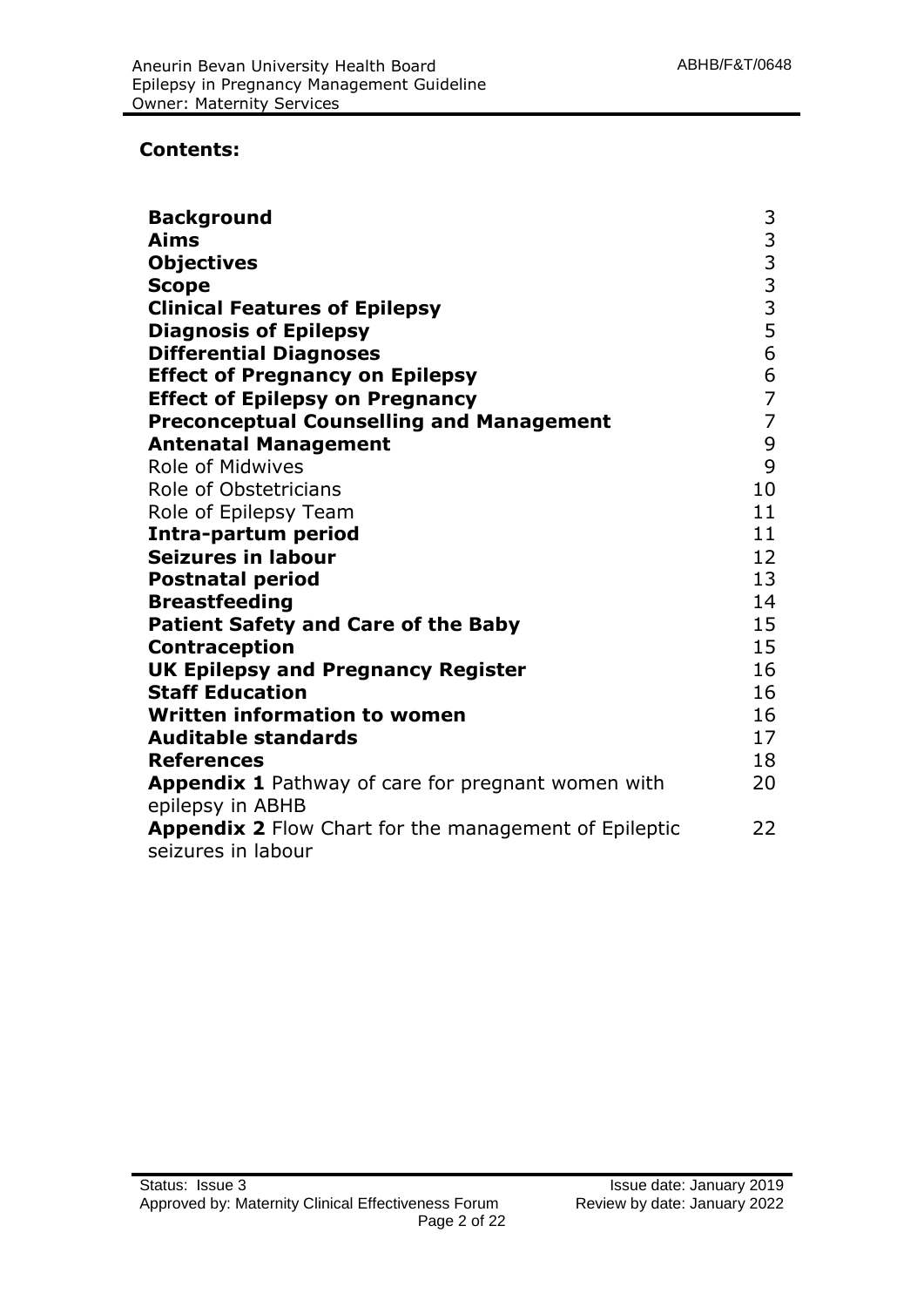# **Background**

Epilepsy affects approximately 1 in 20 people in the UK at some point in their life. In Wales, epilepsy is the commonest neurological condition with an estimated number of 20, 000 – 30, 000 people suffering with active epilepsy**<sup>1</sup>** . The current prevalence in pregnant women is thought to be around 0.5-1%, with 2,500 infants born to affected mothers each year in the UK. The risk of death is increased ten-fold in women with epilepsy compared with those without the condition. Fourteen maternal deaths were attributed to epilepsy in the 2014 MBRRACE-UK report. Twelve of these 14 deaths were classified as SUDEP (sudden unexpected death in epilepsy), with poorly controlled seizures being the main contributory factor.**<sup>2</sup>**

# **Aims**

To provide information to healthcare staff about the services available within the Health Board to patients with epilepsy. The aim is to highlight: how to access these resources; inform staff about the care required in the antenatal period; and what to do in an emergency situation. The overarching aim is to provide multidisciplinary working to standardise and improve the care of pregnant women with epilepsy.

# **Objectives**

Clarity in decision making for women with epilepsy during pregnancy, labour and delivery.

# **Scope**

This document relates to all maternity staff and women with epilepsy in pregnancy

# **Clinical Features of Epilepsy**

The epilepsies are a heterogeneous group of brain diseases with the common feature of seizure. **<sup>2</sup>** Epilepsy is classified according to the clinical type of seizure or specific Electro-encephalographic (EEG) features. Many types of epilepsy are characterized by more than one type of seizure. These may broadly be divided into:

- Primary generalized epilepsy (including tonic-clonic seizures, absences and myoclonic jerks)
- Partial (focal) seizures with or without loss of consciousness
- Temporal lobe seizures which are a form of partial seizures.**<sup>3</sup>**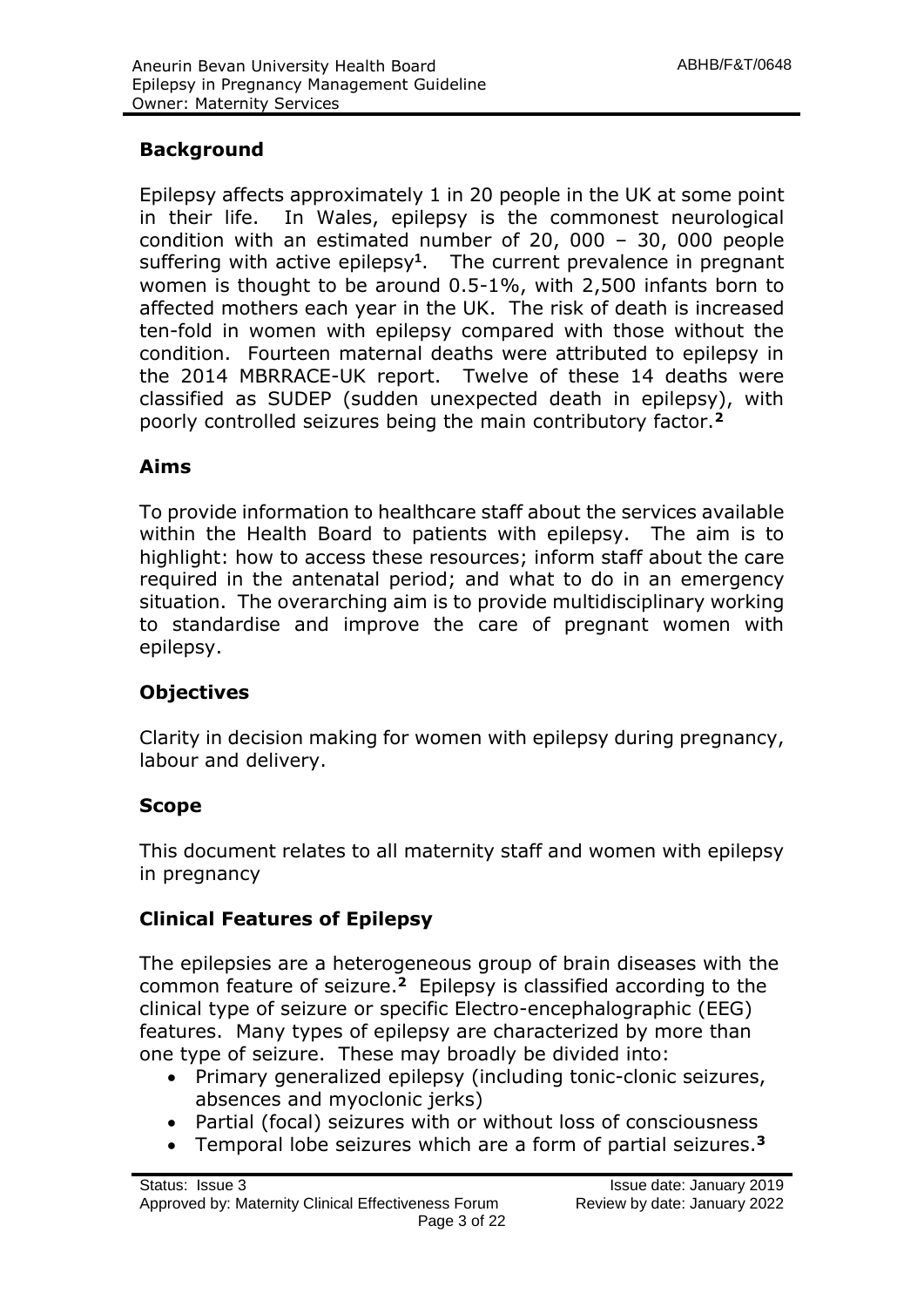Uncontrolled tonic-clonic seizures are the strongest risk factor for Sudden Unexpected Death in Epilepsy (SUDEP,) which is the main cause of death in pregnant women with epilepsy. SUDEP is defined as 'sudden, unexpected, witnessed or unwitnessed, nontraumatic and nondrowning death in patients with epilepsy, without evidence for a seizure and excluding documented status epilpeticus in which post-mortem examination does not reveal a toxicologic or anatomic cause for death.**<sup>2</sup>**

| <b>Common Types of</b><br>Epilepsy /<br><b>Seizures</b> | <b>Clinical</b><br><b>Presentation</b>                                                                                                                                                                                                   | <b>Effects on mother</b><br>and fetus                                                                                                                                                                           |
|---------------------------------------------------------|------------------------------------------------------------------------------------------------------------------------------------------------------------------------------------------------------------------------------------------|-----------------------------------------------------------------------------------------------------------------------------------------------------------------------------------------------------------------|
| Tonic-clonic seizures                                   | Dramatic events with<br>stiffening, then<br>bilateral jerking and<br>a post-ictal state                                                                                                                                                  | Sudden loss of<br>consciousness with<br>an uncontrolled fall<br>without prior<br>warning. Associated<br>with a variable<br>period of fetal<br>hypoxia.                                                          |
| Absence seizures                                        | <b>Generalised seizures</b><br>that consist of brief<br>blank spells<br>associated with<br>unresponsiveness,<br>which are followed<br>by rapid recovery.                                                                                 | <b>Effects mediated</b><br>through brief loss of<br>awareness although<br>physiological effects<br>are modest.<br>Worsening absence<br>seizures place the<br>woman at high risk<br>of tonic-clonic<br>seizures. |
| Juvenile myoclonic<br>epilepsy                          | Myoclonic jerks are<br>the key feature of<br>this form of epilepsy<br>and often precede a<br>tonic-clonic<br>convulsion. These<br>jerks present as<br>sudden and<br>unpredictable<br>movements and<br>represent a<br>generalised seizure | Occurs more<br>frequently after<br>sleep deprivation<br>and in the period<br>soon after waking or<br>when tired. The<br>sudden jerks may<br>lead to falls or<br>dropping of objects,<br>including the baby.     |
| Partial / focal<br>seizures                             | Symptoms are<br>variable depending                                                                                                                                                                                                       | Impairment of<br>consciousness                                                                                                                                                                                  |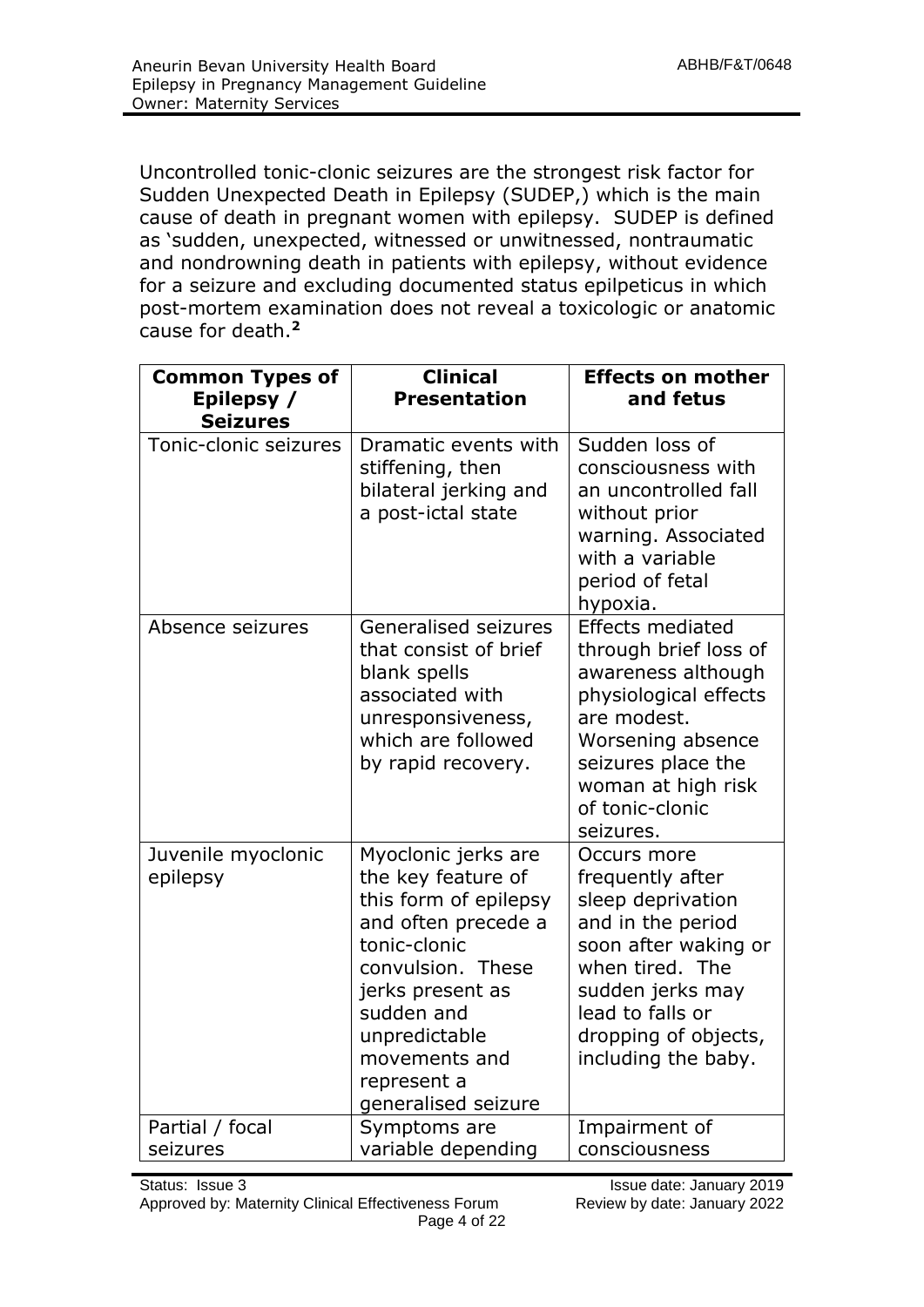| on the regions and<br>networks of the brain<br>affected. Within an<br>individual, the<br>attacks are<br>recognisable and<br>stereotypical.<br>Seizures may impair | increases risk of<br>injury such as head<br>injury. They can be<br>associated with a<br>variable period of<br>hypoxia and risk of<br>SUDEP. |
|-------------------------------------------------------------------------------------------------------------------------------------------------------------------|---------------------------------------------------------------------------------------------------------------------------------------------|
| consciousness.                                                                                                                                                    |                                                                                                                                             |

# **Diagnosis of Epilepsy**

Most women with epilepsy in pregnancy have already been diagnosed, however when a first seizure occurs in pregnancy, the following investigations are appropriate:

 BP, Urine dipstick, FBC, Coag, blood film, Serum glucose, Bone profile, U&Es, LFTs

Following discussion with medical team:

- CT or MRI Brain (Although not necessarily recommended for the first seizure in the non-pregnant patient, is of value to exclude some of the differential diagnoses – see below. The risk to the fetus from a single CT exposure is minimal.**<sup>2</sup>**)
- $EFG<sup>3</sup>$

The diagnosis of epilepsy should be established by a specialist medical practitioner with training and expertise in this range of conditions. **<sup>4</sup>** It may not be possible to make a definite diagnosis and further investigations and/or referral to a tertiary centre should be considered. Any assessment of the condition in pregnancy should include:

- duration and severity,
- frequency and type of seizures,
- impact of epilepsy on the mother such as driving, accidents, family life and employment.
- A drug history of effective and ineffective medications. **4**

Women who have remained seizure-free for at least 10 years, with at least 5 of these off medication or those with a childhood epilepsy syndrome who have reached adulthood seizure/treatment-free are no longer considered to have epilepsy.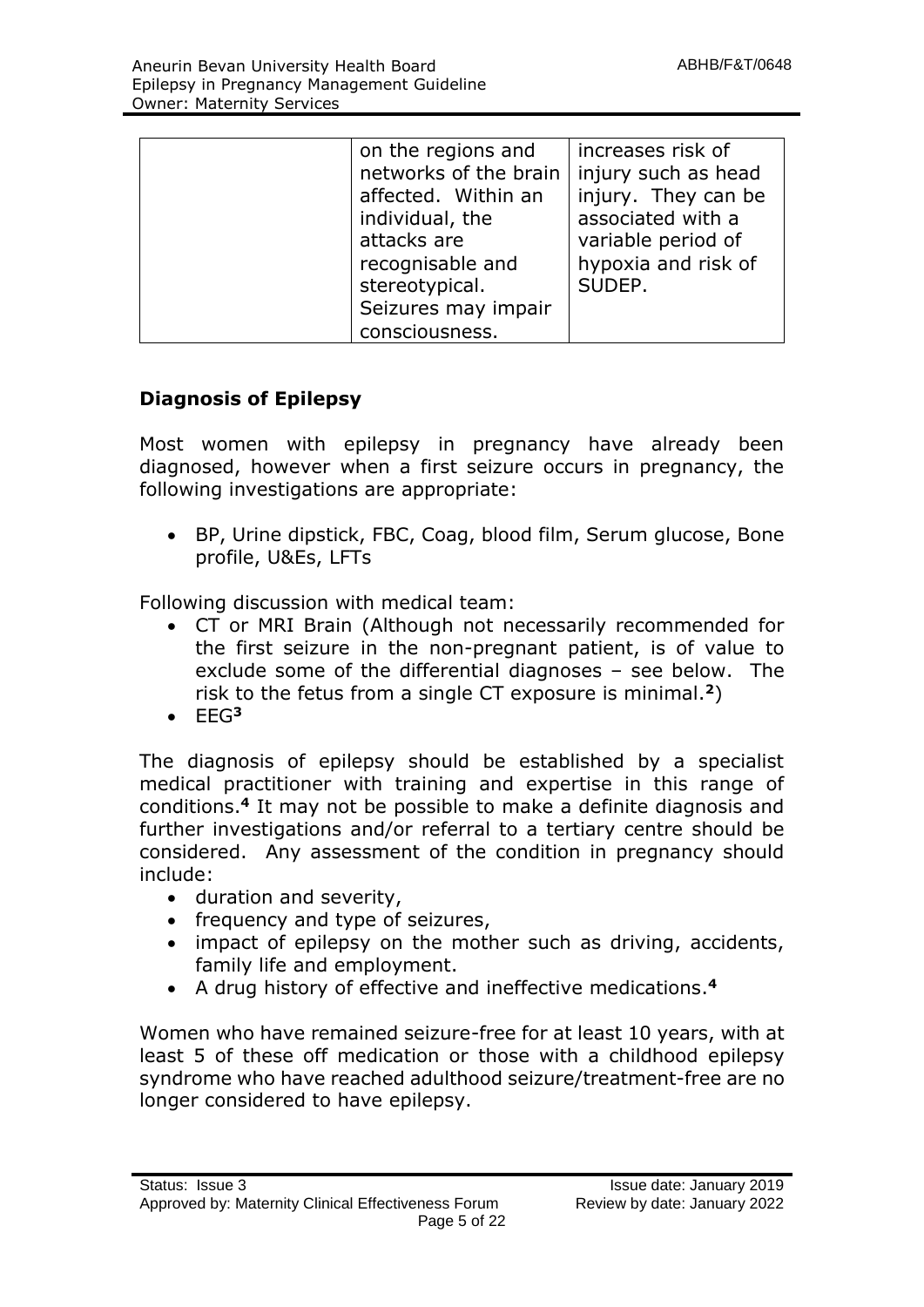A neurologist, could also make the decision regarding the resolution of epilepsy on an individual basis. These women can be managed as low-risk individuals in their pregnancy provided that there are no other risk factors.**<sup>2</sup>**

# **Differential Diagnoses**

Other causes of seizures in pregnancy include:

- Eclampsia
- Cerebral vein thrombosis
- Thrombotic thrombocytopenic purpura
- Stroke
- Subarachnoid haemorrhage
- Drug / alcohol withdrawal
- Hypoglycaemia
- Hypocalcaemia
- Hyponatraemia
- Infections
- Post-dural puncture
- Gestational epilepsy
- Non-epileptic seizure disorder

Any pregnant woman presenting in the second half of pregnancy with seizures that are not clearly attributable to epilepsy should have immediate treatment via the existing eclampsia protocol until a definitive assessment or diagnosis can be made.**<sup>2</sup>**

# **Effect of Pregnancy on Epilepsy**

Two-thirds of women will not have seizure deterioration in pregnancy. The seizure free duration is the most important factor when assessing the risk of seizure deterioration. Women who have been seizure free for approximately 1 year prior to pregnancy are likely to continue to be seizure free during pregnancy, unless AEDs are stopped or reduced abruptly. **2,3** Conversely, those with poorly controlled epilepsy, in particular when seizure frequency exceeds >1 per month, are more likely to deteriorate in pregnancy. There is no clear evidence to support therapeutic drug-level monitoring in the management of these patients.**<sup>2</sup>** Other features such as suspicion of non-adherence, toxicity and/or intractable seizures may support this practice on an individual case basis.

Possible reasons for deterioration in seizure control during pregnancy include:

• Pregnancy in itself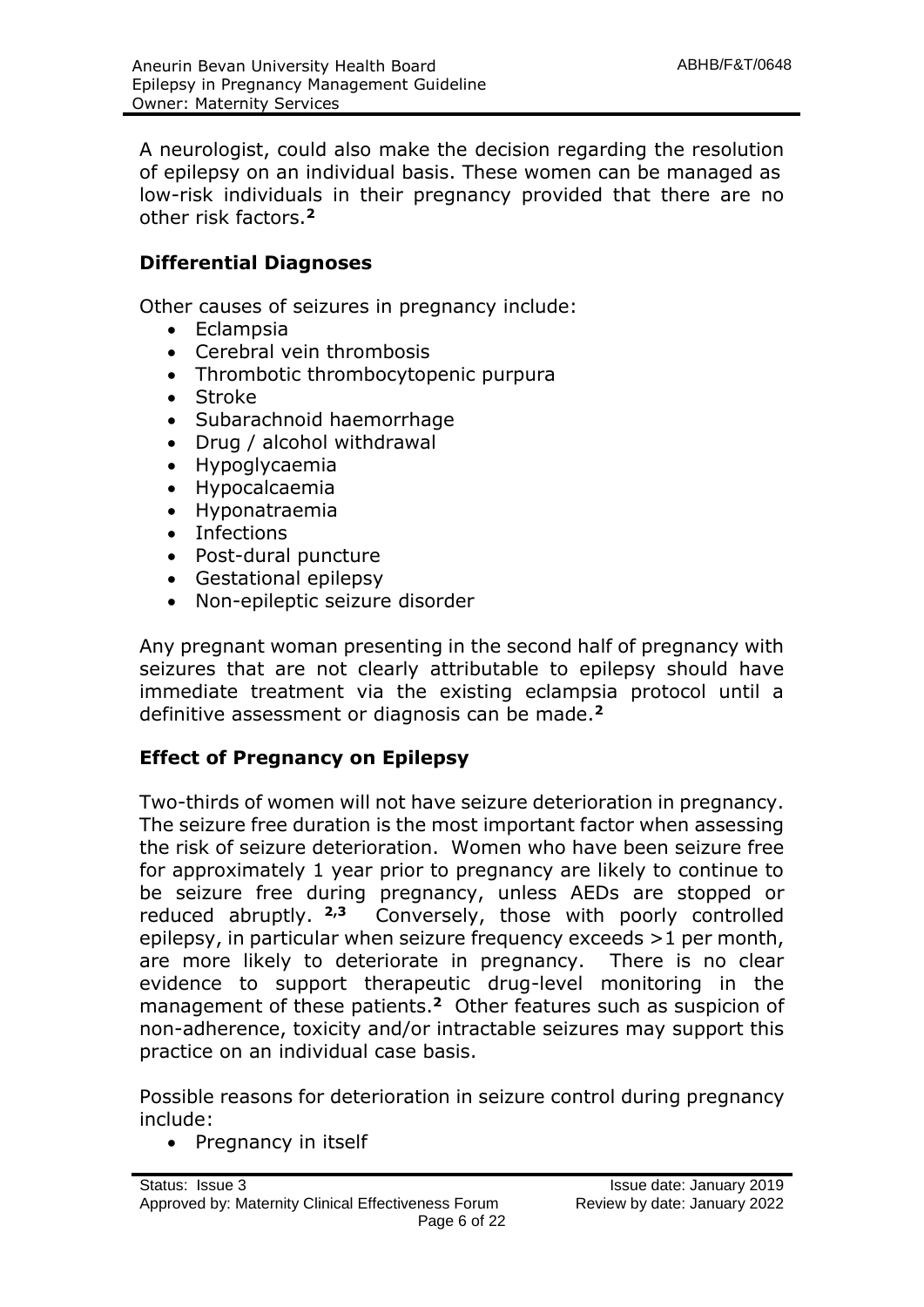- Poor compliance due to fears regarding teratogenesis
- Decreased drug levels secondary to nausea and vomiting
- Decreased drug levels related to an increased volume of distribution and increased drug clearance through the liver and kidney
- Decreased drug levels related to reduced absorption during labour
- Hyperventilation during labour**<sup>3</sup>**

# **Effect of Epilepsy on Pregnancy**

Health professionals caring for women with epilepsy should be aware of the side effects that AEDs and/or epilepsy itself can have on mental health and wellbeing of patients.

AEDs have the potential to affect maternal cognition, particularly when used in higher doses or with polytherapy. Some epilepsies themselves can cause an increased risk of depression, poor concentration, irritability or anger. Clinicians should take every opportunity to raise patient awareness and self-monitoring of this and offer early referral to the perinatal mental health team if there are any concerns.

There is a very small but significant risk of certain obstetric complications in women with epilepsy and clinicians should be aware of this when counselling and monitoring patients. These are:

- Spontaneous miscarriage
- Antepartum or postpartum haemorrhage
- Hypertensive disorders
- Induction of labour
- Caesarean section
- Fetal growth restriction
- Preterm delivery

# **Pre-conceptual Counselling and Management**

In patients not exposed to Anti-Epileptic Drugs (AEDs,) the incidence of major congenital malformations is similar to the background risk for the general population.

In those who are taking AEDs, the risk of major congenital malformation to the fetus is dependent on the type, number and dosage of the AED. The most common major congenital malformations are neural tube defects, congenital heart disorders,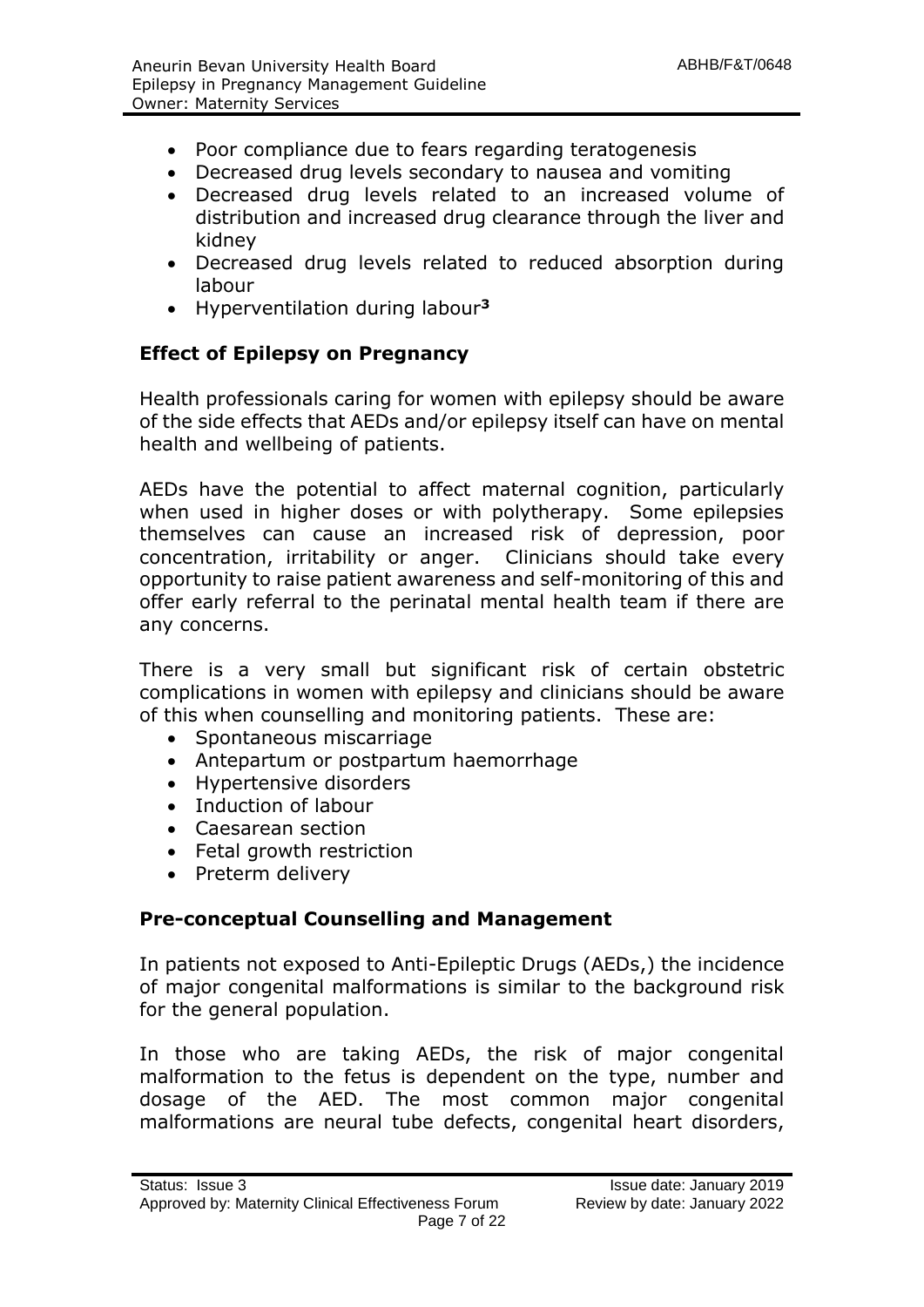urinary tract and skeletal abnormalities and cleft palate defects. Poly-therapy with more than one medication increases these risks.

Lamotrigine and carbamazepine monotherapy at lower doses carry the least risk of major congenital malformation in the fetus.**<sup>2</sup>**

Sodium valproate must not be used in pregnancy, and only used in girls and women when there is no alternative and a pregnancy prevention plan is in place. This is because of the prevalence of malformations affects around 11% of babies with developmental disorders detected in upto 30-40% of children after birth.**<sup>5</sup>**

Pre-pregnancy Counselling:

- Women with epilepsy should be reassured that most will have a normal pregnancy and delivery.
- Genetic counselling regarding risk of inheriting epilepsy is low in most types of epilepsy.
- There is a risk of congenital anomalies associated with AEDs.
- Monotherapy is preferable at the lowest effective dosage. Women tend to overestimate the risks of teratogenicity associated with intake of AEDs in pregnancy. Risk perception is likely to have an effect on adherence to therapy. Good compliance with treatment is essential. Women should be informed of the potential risks as a result of stopping AED medication suddenly. Routine monitoring of AED levels in pregnancy is not recommended.
- Folic acid 5mg daily should be taken from 3 months before conception to at least the end of the first trimester to reduce the risk of neural tube defects and cognitive deficits. **<sup>2</sup>** Ideally this should be continued throughout pregnancy as there is a small risk of folate-deficiency anaemia.**<sup>3</sup>**
- Antenatal screening tests will be as for the general population of pregnant women - ultrasound can detect over >90% of neural tube defects.**<sup>6</sup>**
- Expected course of epilepsy and risk of seizures the frequency of seizures in pregnancy remains unchanged in around twothirds of cases. Drug doses may need to be increased in some women to maintain adequate seizure control.
- Expected course of pregnancy and delivery women with epilepsy should receive joint care between medical, obstetric and midwifery teams. The birth outcome is usually uneventful and caesarean section is indicated only in the most difficult cases or for obstetric reasons.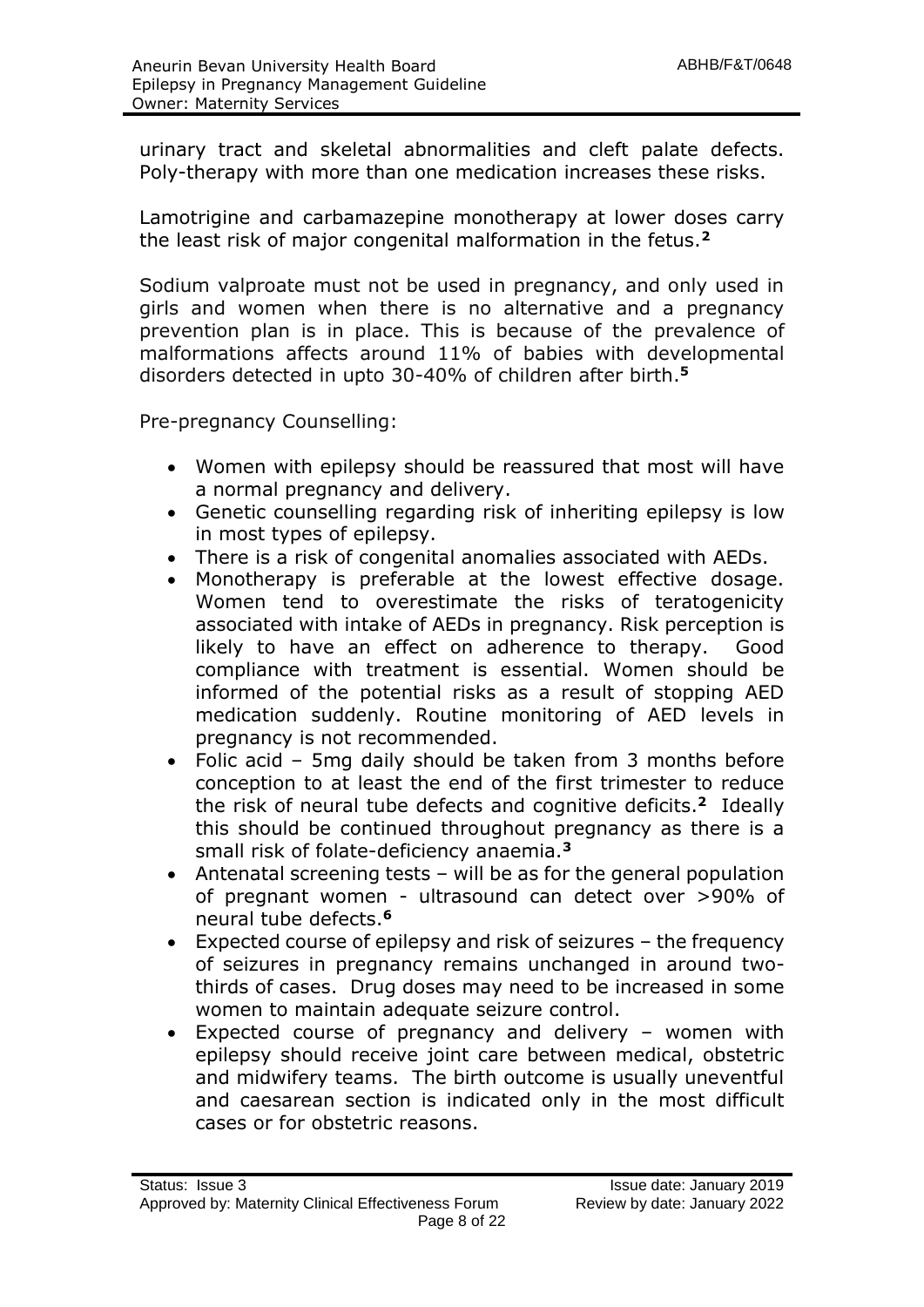# **Antenatal Management**

Freedom from seizures is the ultimate aim in the treatment of patients with epilepsy. This is only possible with a multi-disciplinary collaboration of joint care between GPs, midwives, obstetricians, neurologists and Epilepsy Specialist Nurses (ESNs).

# **Role of Midwives**

The community midwife book patients at home and identify those who are diagnosed with epilepsy. The woman is then booked under the appropriate Consultant depending on the place of delivery- see *Appendix 1.*

It is important that along with booking an appointment to the ANC the community midwife also should liase with the Epilepsy Specialist Nurse to request an early review.

At every point of contact with the patient, the opportunity should be taken to give information about the importance of continuing good compliance with AEDs and to ensure that the woman is taking high dose Folic acid (5mg.)

Women with epilepsy who have become unexpectedly pregnant should be able to discuss therapy with an Obstetrician on an urgent basis. It is not recommended to stop or change AEDs abruptly without an informed discussion.**<sup>2</sup>**

Patients should be given a copy of the following information leaflet: Epilepsy Action - 'Epilepsy and having a baby*'* It is available to download from: <http://www.epilepsy.org.uk/sites/epilepsy/files/epilepsyaction-

booklet-having-a-baby.pdf>

The community midwife will also continue to review women in between the antenatal clinic visits and liaise with the Obstetrician and/or ESN in case of any problems.

It is also important that whilst patients are receiving focused care regarding their epilepsy, they also continue to have fundamental care and support surrounding normal labour, breastfeeding and parentcraft.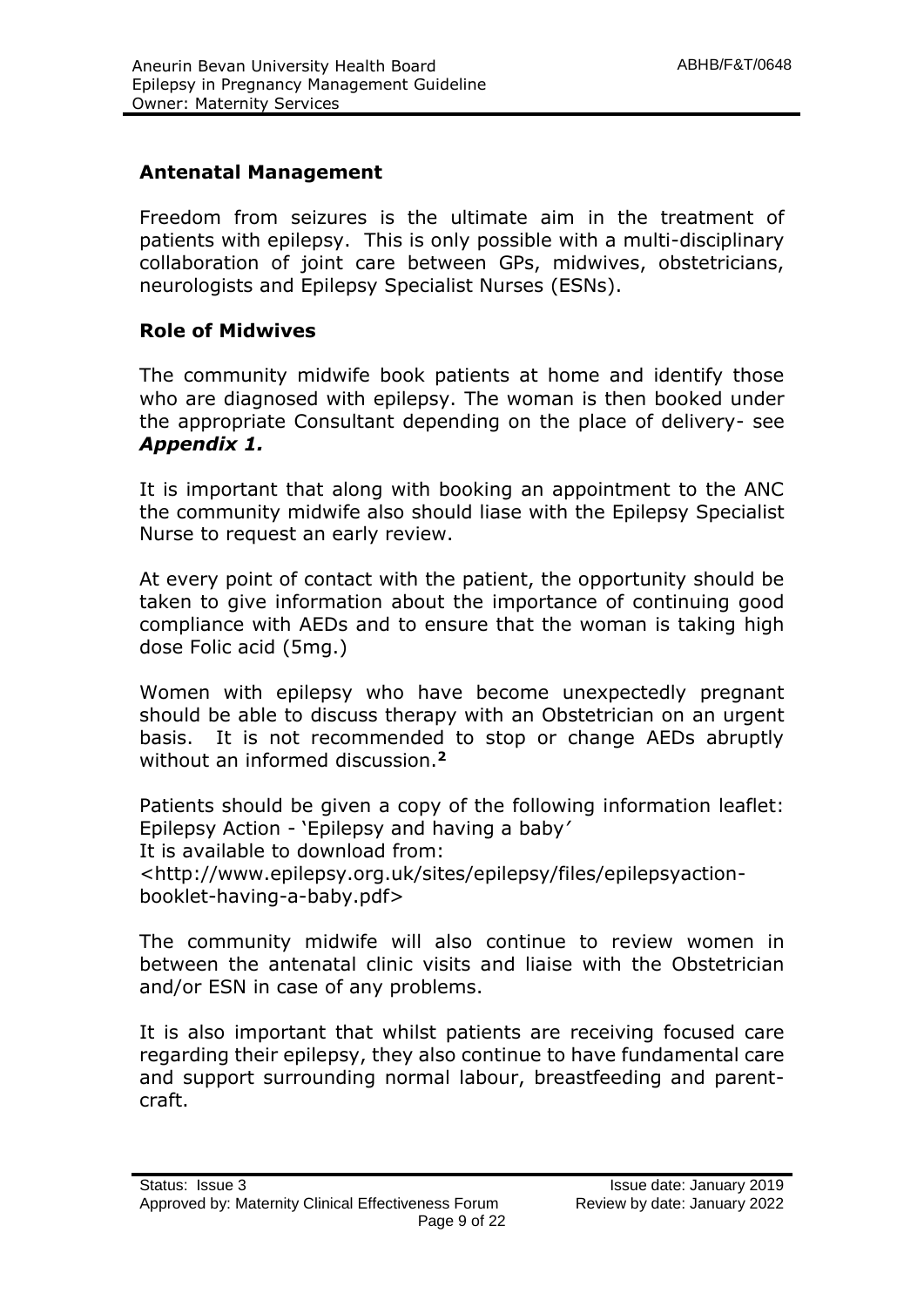# **Role of Obstetricians**

The lead obstetrician is responsible for the overall care of the woman and will review the care at regular intervals in the antenatal clinic. They will also be responsible for inpatient care if the woman needs admission. Patients with well controlled epilepsy can attend general ANC and be jointly managed with the ESN. Poorly controlled or high risk patients should be referred to the Medical ANC

Each hospital has a lead clinician for the Medical ANC, being Mrs Pinto in Nevill Hall, and Mrs Singh in the Royal Gwent.

The Obstetrician and ANC midwife will arrange anomaly scan at 18- 20<sup>+6</sup> weeks to check for fetal anomalies and further review and scans will be decided as clinical need arises. There is currently no evidence to support additional fetal echocardiography unless concerns are detected on the routine anomaly US.**<sup>2</sup>**

Pregnant women should be informed about the UK Epilepsy and pregnancy register, and invited to participate.**2,7**

The Obstetrician will also liaise with the Neurologist and/or ESN to put an individualised plan of care into place.

At each appointment, women should be assessed for risk factors for seizures including: sleep deprivation; stress; compliance with AEDs and seizure type and frequency.**<sup>2</sup>** Early discussion with the neurologist and/or ESN is essential with any deterioration in seizure control. In women with active seizures, safety advice regarding time periods they are unobserved or supported may be necessary to minimise risk.

Serial growth scans should be offered from 28 weeks to screen for growth restriction. This risk is over three times higher in those taking AEDs.**<sup>2</sup>**

The fetus is relatively resistant to short episodes of hypoxia, and there is no evidence of adverse effects of single seizures on the fetus. Acute changes have been documented during convulsions, however cerebral damage is not a feature in the long term. There is therefore no evidence for routine CTG monitoring.**2,3**

Fetal and maternal safety can be compromised secondary to injury or abdominal trauma that can occur during seizures. Women should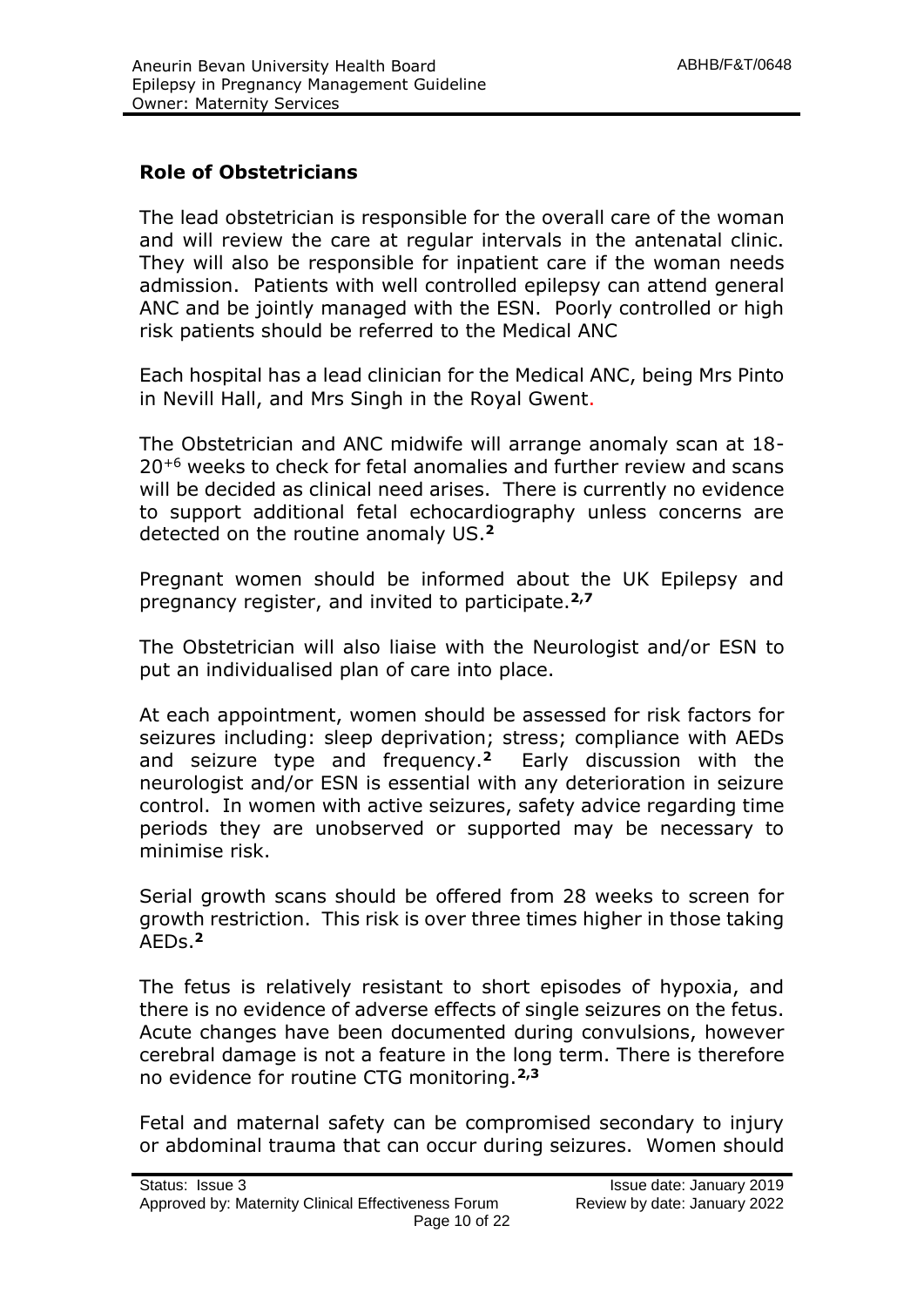therefore be made aware of the risks of uncontrolled seizures both to themselves and to the fetus and thus the importance of compliance with medication.

Status Epilepticus is dangerous for both mother and fetus and should be treated vigorously. Fortunately it complicates <2% of pregnancies in women with epilepsy.**<sup>3</sup>**

# **Role of Epilepsy team**

Including lead Consultant Neurologist and ESN (Keri John)

All pregnant women with Epilepsy should be referred to the Epilepsy clinic at booking by the CMW.

The ESNs will aim to see the women as early as possible following referral by the community midwife and should also review women at least once every trimester. The ESN should have an active involvement in the management of the Epilepsy and in implementing the antenatal management plan. She will also take the lead in the registration of these women with the UK Epilepsy and pregnancy register.**<sup>7</sup>**

Seizure frequency should be monitored carefully during the pregnancy and adjustments made to AED doses to minimise the number of seizures (in particular generalised tonic clonic seizures). The ESN will also review these women post-natally within the general epilepsy clinic.

# **Intra-partum period**

Patients who have been seizure free for a significant period and who are managed without the use of any AEDs can have a discussion regarding suitability for low risk birth pathways or water birthing for pain relief. This should be a discussion between the neurologist and obstetrician with regards the woman's feelings towards labour and birth. The decision to use water for analgesia must be based on the seizure risk, the experience of the healthcare team, availability of additional safety equipment such as a hoist and an informed discussion with the patient and family about the small potential risk of drowning.**<sup>2</sup>**

In patients who have good seizure control and no obstetric risk factors, there is no indication for early delivery.**2** .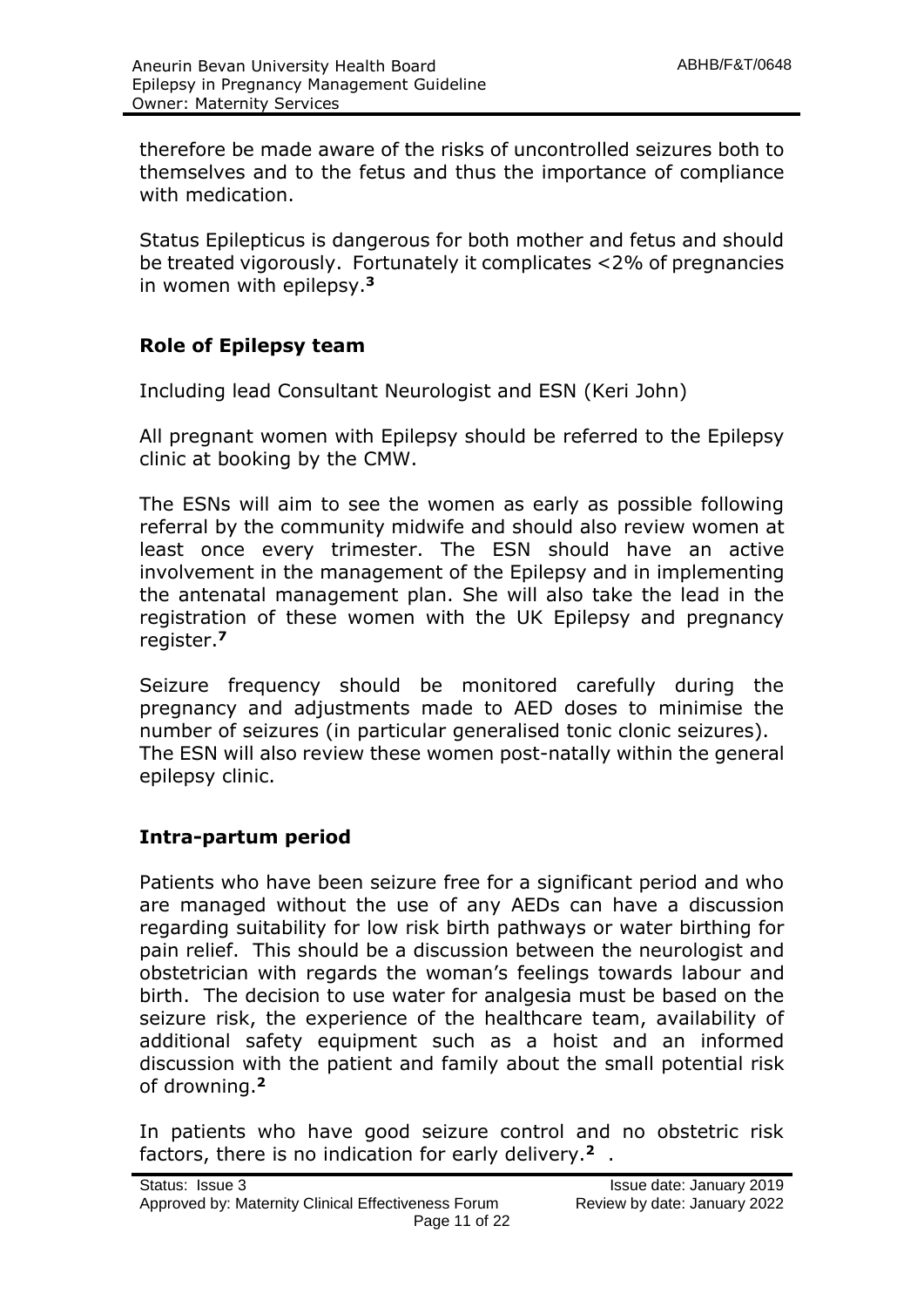In patients presenting with premature labour, there is no need to increase the dose of antenatal steroids in those patients taking enzyme inducing AEDs.**<sup>2</sup>**

Most women with epilepsy will have a normal labour and vaginal delivery- but stress, pain, sleep deprivation, hyperventilation, dehydration increase the risk of seizures in labour (3.5%.)**2,3**

High risk women should deliver in the obstetric labour ward with one to one care by a midwife in labour. It is important that both the Obstetric and Anaesthetic registrars and /or consultants are informed of the admission and the woman has taken her routine medication as normal.

Factors predisposing to increased seizures should be minimised – i.e. ensuring good support and care to reduce anxiety, adequate hydration and effective analgesia. This may involve a discussion with the woman about early epidural.

The usual AED doses should be taken when in labour and continued post-natally. In women unable to tolerate oral medication, AEDs can be given by alternative routes.

Epilepsy in itself is not an indication for Caesarean section. In a small proportion of women with significant deterioration of seizures (which are recurrent and prolonged) and therefore who are at high risk of status epilepticus, elective Caesarean can be considered.**<sup>2</sup>** Otherwise caesarean should only be performed for obstetric reasons as indicated.

All of the available methods of labour analgesia can be used with women with Epilepsy safely with the exception of Pethidine. This is metabolised to norpethidine which has been shown to be epileptogenic when administered in high doses to patients with normal renal function. Pethidine should therefore be avoided or used with caution.**<sup>2</sup>**

If General Anaesthesia is necessary, it is prudent to avoid the use of pethidine, ketamine and sevoflurane, as they can lower seizure threshold.**<sup>2</sup>**

# **Seizures in labour**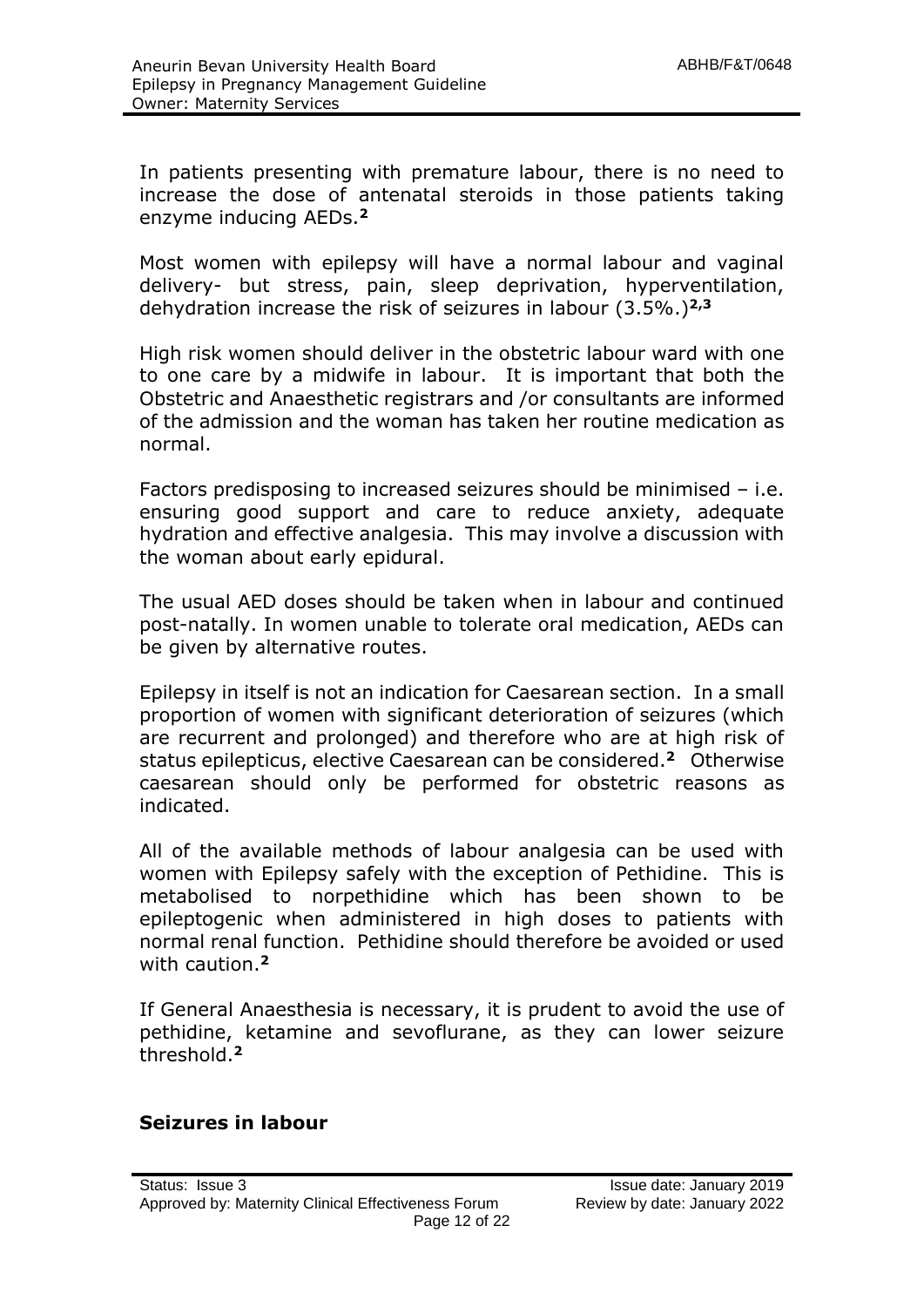The risk of a seizure during labour for women with epilepsy is 1-2%. A further 1-2% will have one in the first 24hrs post-partum. Women should therefore not be left unattended in labour or in the first 24hrs post-partum.**<sup>3</sup>**

Any seizure lasting more than 5 minutes is unusual, and represents a high risk of progressing to status epilepticus.

Status epilepticus is characterised by prolonged and persistent seizures and is very rare but is associated with significant increase in maternal as well as fetal mortality and is a medical emergency.

The aim is to terminate the seizure as soon as possible using IV lorazepam or diazepam. Please see *appendix 2* for guidance on the emergency management of seizures in hospital.

If there is confusion whether the diagnosis represents epileptic seizure or eclampsia it is appropriate to also give an IV Magnesium Sulphate infusion followed by the infusion for 24 hours, as per the eclampsia protocol.

With concurrent uterine hypertonus, consideration should be given to the use of tocolytics such as terbutaline.

Delivery should be expedited after a seizure in labour eg- ARM, syntocinon augmentation, assisted delivery if in second stage of labour. Caesarean section is usually reserved for obstetric indications, or if the woman has any further seizures or develops status epilepticus.

The neonatal team should be informed in all such cases as there is a risk of withdrawal following benzodiazepine and/or AED use.

For patients who have suffered seizures in previous deliveries, or who are at very high risk of seizures, consideration should be given to rectal or IV methods of administering the usual treatment of AED, to ensure adequate absorption.**<sup>3</sup>** Prophylactic oral clobazam (10mg) can also be considered for short periods of time, (e.g. starting the day before planned delivery or at the onset of labour) however the risk of respiratory depression in the neonate must be considered in the balance of risk.**<sup>2</sup>**

# **Postnatal period**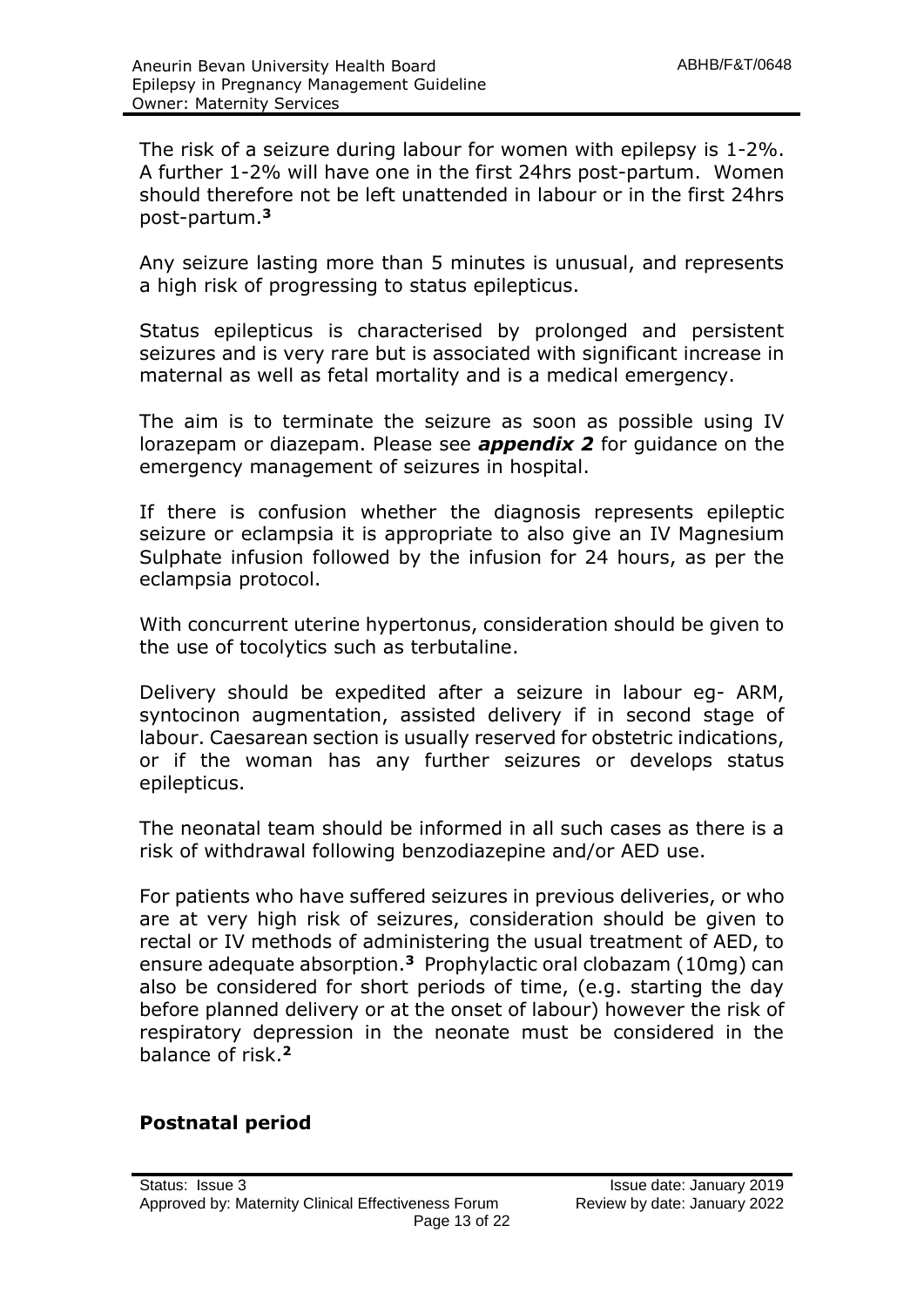It should be recommended to women on enzyme inducing AEDs that the neonate receives 1mg of Vitamin K IM. The neonatal team should also be informed promptly of babies born to mothers on AEDs as additional monitoring for withdrawal may be necessary, particularly if delivered prematurely.

Following delivery, the maximal time for exacerbation of seizure frequency is the 3 days post-natally. Seizures can be provoked due to stress, anxiety and sleep deprivation, therefore mothers should have the necessary support to minimise this. Women should be prompted to continue taking the same dose of AED after delivery that they were taking at full term.

If the dose of AED was increased during pregnancy, a plan for this dose to be initially reduced within the following 10 days should be clearly documented in the notes. These regimes for reduction are dependent on the dose and drug used, hence discussion with the neurologist or ESN should occur promptly for advice following delivery to avoid the risk of from toxicity.**2,3** Clinicians should be aware of the signs and symptoms of toxicity, which include: drowsiness, diplopia or unsteadiness. In the event of these occurring, urgent neurological review is indicated.

Women with epilepsy are at increased risk of postnatal depression compared to women without epilepsy. Mothers should be informed about the symptoms and given contact details for help if necessary. Early detection and treatment can improve quality of life significantly.

# **Breastfeeding**

The magnitude of AED transfer to the baby through breast milk that is required to affect neonatal and childhood outcomes is not known. Based on current evidence women should be advised that the risk of cognitive outcomes is not increased in children exposed to AEDs in breastmilk. Women with epilepsy including those taking AEDs should be encouraged and supported with breastfeeding.

If a baby of a mother taking non-slow release AEDs is unusually sleepy or has to be woken for feeds, the mother should be encouraged to feed or express before taking that dose.**<sup>3</sup>**

# **Patient Safety and care of the baby**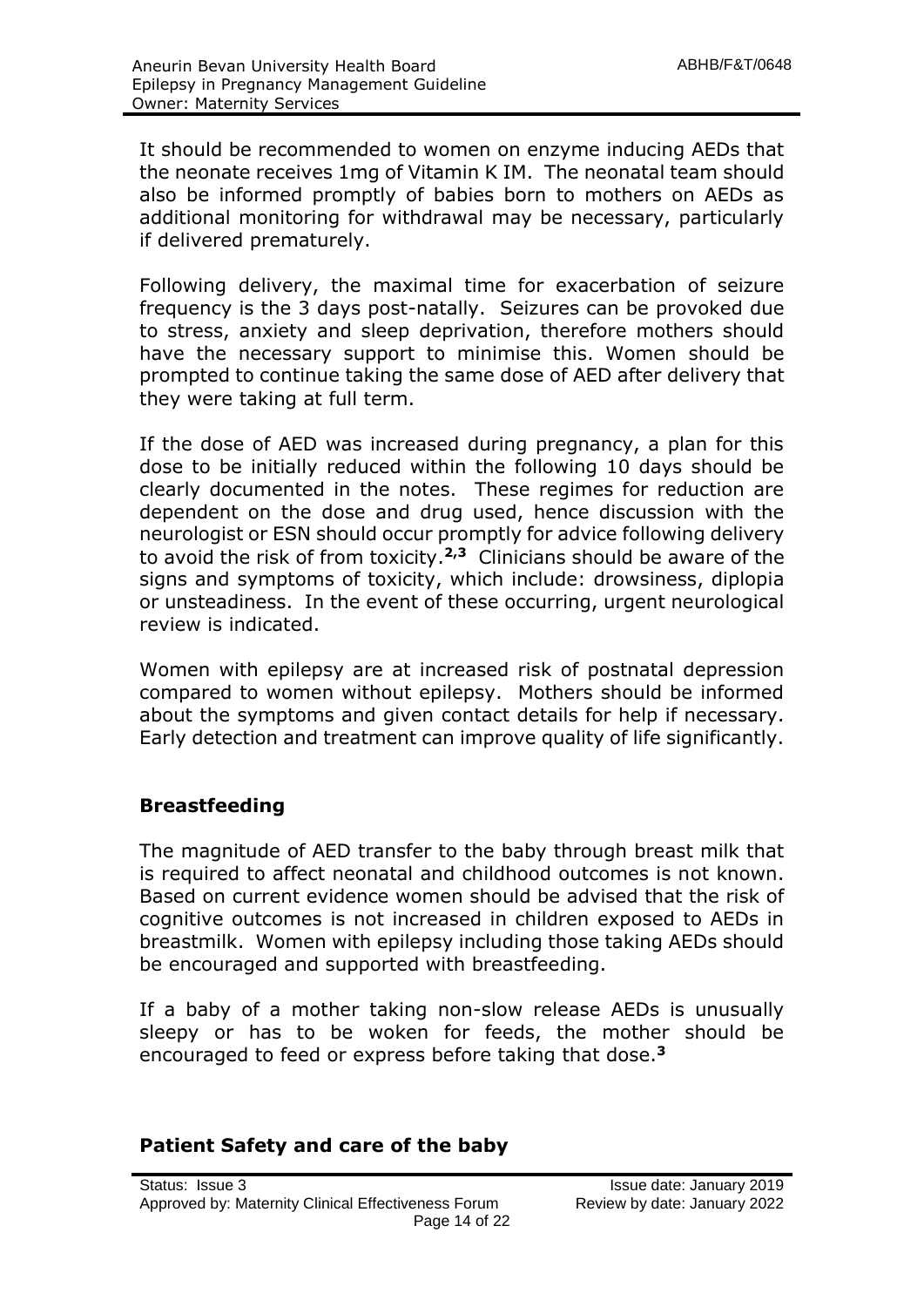Pregnant or post-natal women with epilepsy should never be accommodated in a single room.**<sup>4</sup>**

Injuries to infants from maternal seizures (although uncommon), is a possibility, especially if mothers have myoclonic epilepsies. It is important appropriate care is taken when bathing or changing the infant, such as bathing in shallow water and changing nappies on the floor.

The leaflet "Epilepsy and Having a baby" provided by Epilepsy Action elaborates on this aspect further, and is available online at: <http://www.epilepsy.org.uk/sites/epilepsy/files/epilepsyactionbooklet-having-a-baby.pdf> There is also generic safety advice available here: <https://www.epilepsy.org.uk/info/daily-life/safety>

Extra support should be put in place for mothers with learning difficulties.

# **Contraception**

Women with epilepsy should be offered effective contraception to avoid unplanned pregnancies. Some AEDs are liver enzyme inducers which can increase the metabolism and clearance of both oestrogens and progesterones, therefore making them less effective.

Copper IUDs, the Levonorgestrel-releasing intrauterine system (Mirena IUS) and medroxyprogesterone acetate injections (Depo) should be promoted as reliable, long acting and reversible methods of contraception that are not affected by enzyme-inducing AEDs.

| <b>AEDs which induce hepatic</b> | AEDs that DO NOT induce hepatic |
|----------------------------------|---------------------------------|
| enzymes                          | enzymes                         |
| Carbamazepine (Tegretol)         | Acetazolamide (Diamox)          |
| Oxcarbazepine (Trileptal)        | Benzodiazepines (diazepam,      |
| Phenobarbital                    | midazolam, lorazepam)           |
| Phenytoin (Epanutin)             | Ethosuximide (Zarontin)         |
| Primidone (Mysolin)              | Gabapentin (Neurontin)          |
| Topiramate (Topamax)             | Lamotrigine (Lamictal)          |
| Eslicarbazepine (Zebinix)        | Levetiracetam (Keppra)          |
|                                  | Tiagabine (Gabiltril)           |
|                                  | Valproate (Epilim)              |
|                                  | Vigabatrin (Sabril)             |
|                                  | Lacosomide (Vimpat)             |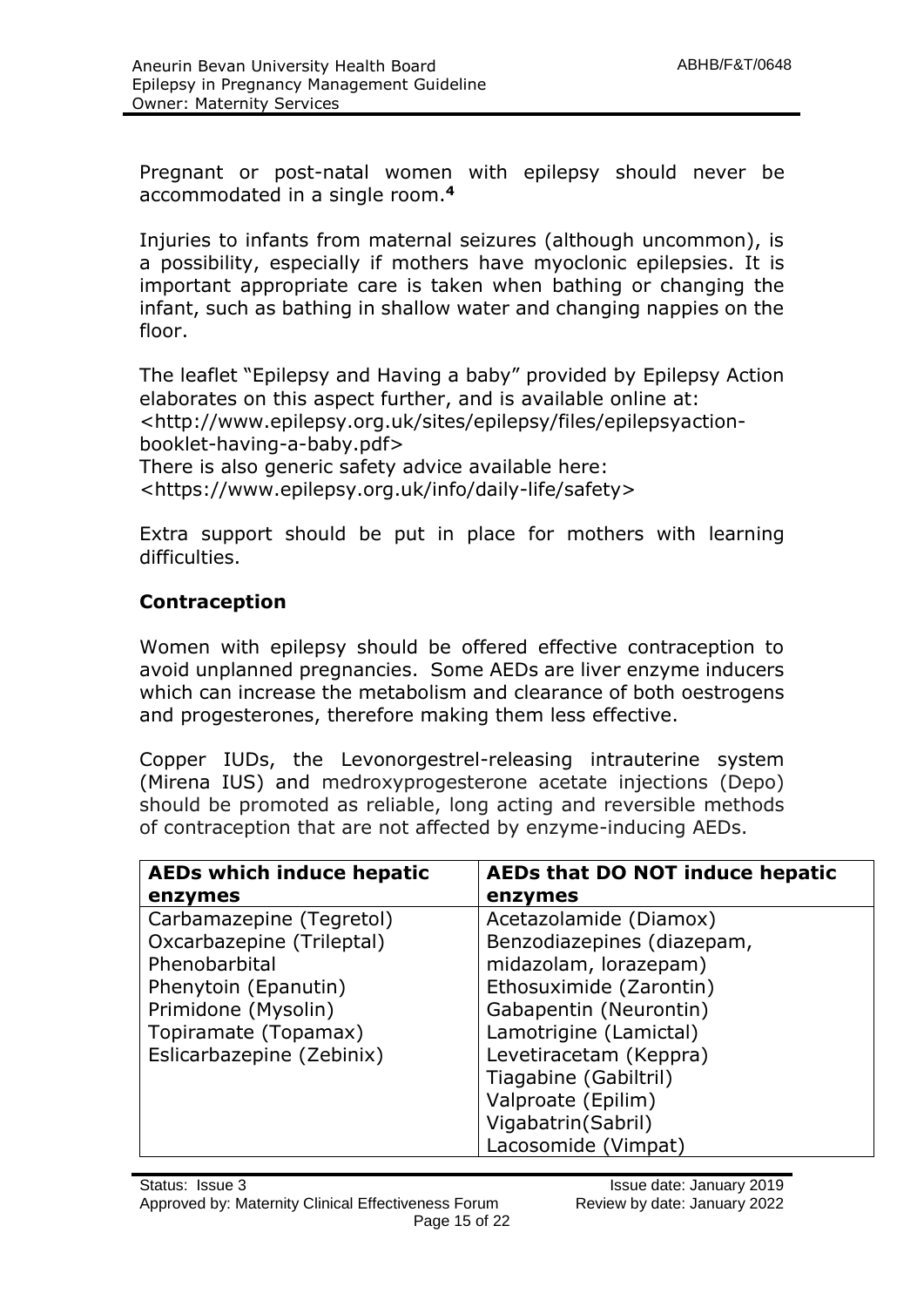Women taking non-enzyme inducers can use any form of contraception. Those on enzyme inducers should be counselled that when using oral contraceptive pills (Combined and progesterone only;) transdermal patches; vaginal rings or implants, additional barrier contraception is required.**<sup>8</sup>**

With the combined pill, increasing the dose of oestrogen to 50-70 micrograms has been previously recommended, as has tricycling, however there is no data on how reliable this would be.

If emergency contraception is required in women taking enzymeinducing AEDs, only the copper IUD is recommended. It is unclear whether a higher dose of levonorgestrel or ulipristal acetate is a sufficiently effective strategy. A double dose of levonorgestrel (3 mg as a single dose within 120 hours of unprotected sexual intercourse) may be used pragmatically, however the efficacy is unknown. **9** Ulipristal acetate should not be used.**<sup>2</sup>**

# **UK Epilepsy and Pregnancy Register**

Ideally all pregnant women with epilepsy, whether on medication or not, should be entered with their consent on the UK pregnancy register. This information is useful in assessing the safety of different drugs used to treat epilepsy. Women can either self register or their health professional can do this providing consent is given. Details can be found at:

<www.epilepsyandpregnancy.co.uk> Tel 0800 389 1248.

# **Staff Education**

Staff Education will be addressed via day to day clinical training on the maternity unit.

# **Written information to women**

The Welsh Risk Pool Standards for Maternity Services (2011) require women with epilepsy to be given written information during pregnancy relevant to safety measures.

Information for women relating to their epilepsy is provided by Epilepsy Action. The 'Mothers in mind' booklet includes:

- Understanding epilepsy
- Seizure control
- Epilepsy and the menstrual cycle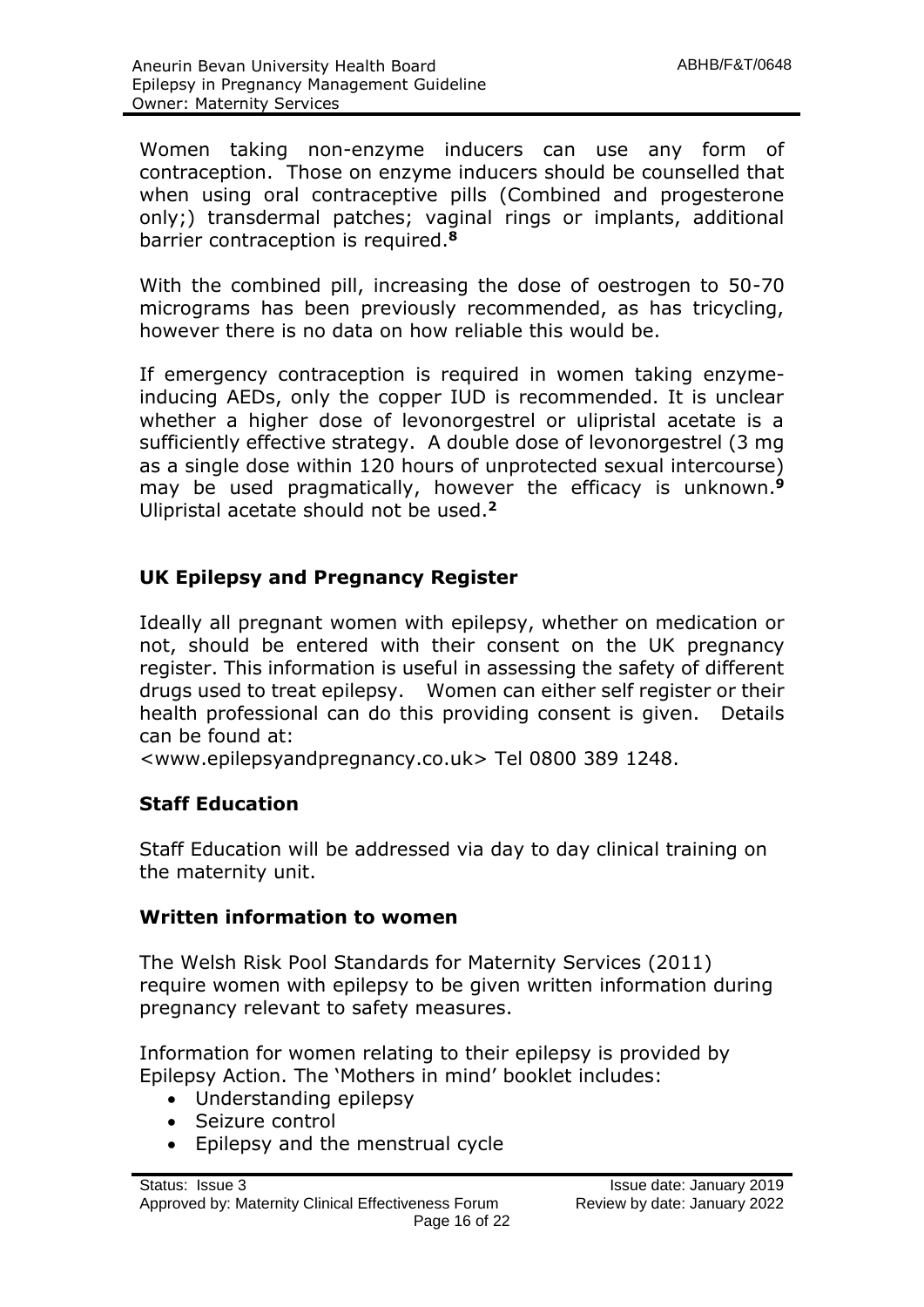- Epilepsy and sexuality
- Epilepsy and contraception
- Planning a family
- Once you are pregnant
- Giving birth
- After the birth
- Caring for your baby or toddler

The booklet is available here:

<https://www.epilepsy.org.uk/sites/epilepsy/files/images/about/epil epsyaction\_mothersinmind.pdf>

Epilepsy Action also provide a 'Mothers in Mind Obstetrics Resource Pack' and 'Mothers in Mind Information Resource for Health Visitors and Community Practitioners' available on their website: <https://www.epilepsy.org.uk/involved/campaigns/women/mothers >

NHS Choices provide a web site containing information on epilepsy in pregnancy "The pregnancy care planner" (http://www.nhs.uk). This site can be accessed through the maternity web page on Aneurin Bevan Health Board web site.

# **Auditable standards**

All women considering pregnancy on AEDs should be offered preconceptual counselling and commence high dose folic acid. All women should receive multidisciplinary input into pre-pregnancy, antenatal, intrapartum and postpartum care.

All women should have an anomaly scan

All women should see the Epilepsy team at least once in pregnancy All women should be encouraged to register on the UK Epilepsy register

All women should be given written information regarding safety measures

# **References**:

1. Welsh Assembly Government (2009) *Designed for People with Chronic Conditions, Service Development Directives – Epilepsy.* [online] Available at: <http://www.wales.nhs.uk/sitesplus/documents/861/epilepsy %20doc%20english%20%282%29.pdf> [Accessed 12/11/18]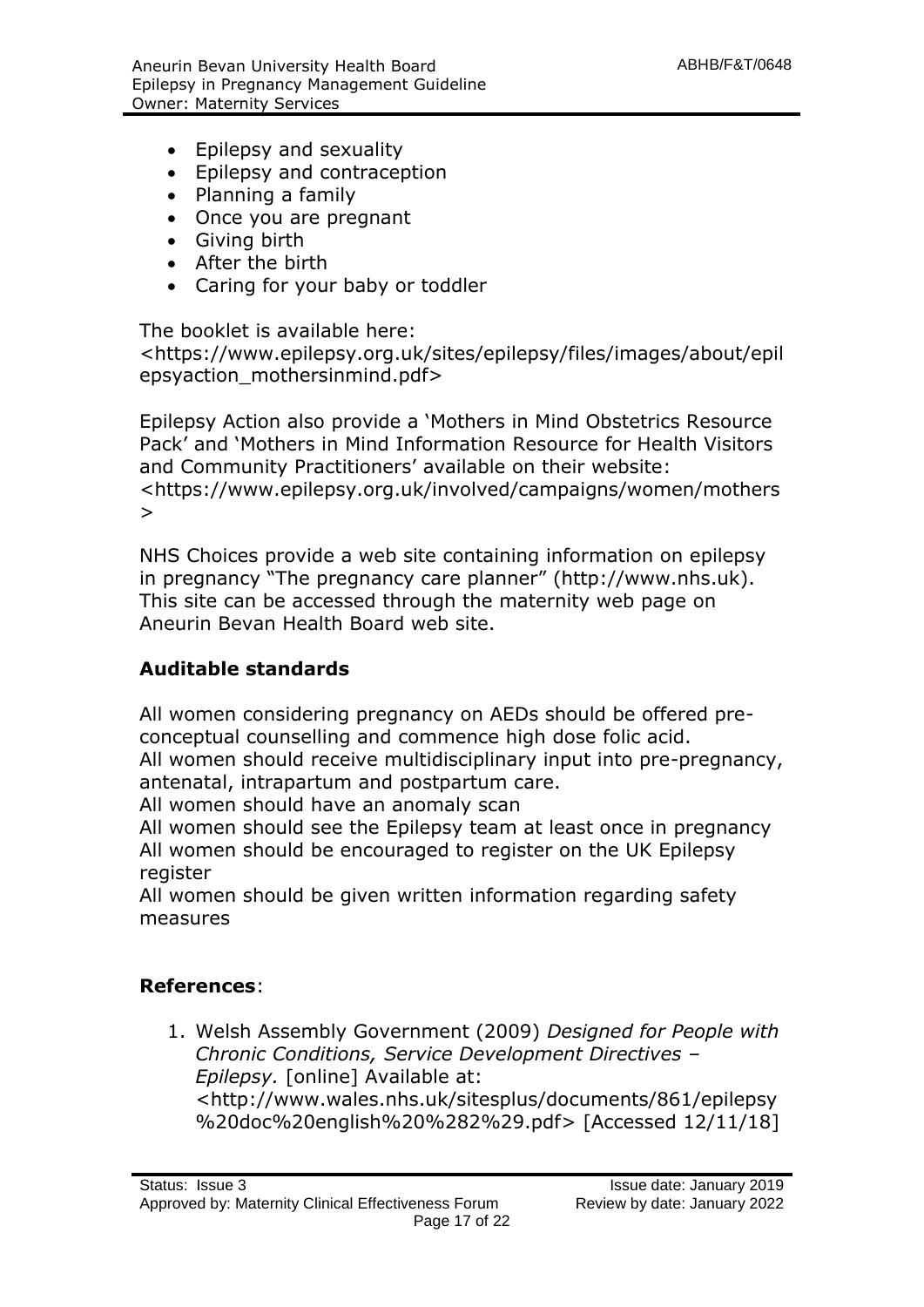2. Royal College of Obstetrics and Gynaecology (2016) *Epilepsy in Pregnancy Green-top Guideline No 68.* [online] Available at:

<https://www.rcog.org.uk/globalassets/documents/guidelines /green-top-guidelines/gtg68\_epilepsy.pdf> [Accessed 12/11/18]

- 3. Nelson-Piercy, C. Neurological Problems. In: *Handbook of Obstetric Medicine, 5th Edition. London: CRC Press. 2015. Pp 163-171*
- 4. National Institute for Health and Care Excellence. (2012). *CG137- The epilepsies: diagnosis and management*. [online] Available at: <https://www.nice.org.uk/guidance/cg137/chapter/1- Guidance#classification> [Accessed 12/11/18]
- 5. National Institute for Health and Care Excellence. (2018) *CG137- The epilepsies: diagnosis and management – Update Information*. [online] Available at: <https://www.nice.org.uk/guidance/cg137/chapter/updateinformation#update-information> [Accessed 12/11/18]
- 6. Public Health Wales. (2018) *Congenital Anomaly Register & Information Service* – *Neural Tube defects* [online] Available at: < http://www.caris.wales.nhs.uk/central-nervous-system> [Accessed 12/11/18]
- 7. UK Epilepsy and Pregnancy Register (2009) *About the register*  [online] Available at: <http://www.epilepsyandpregnancy.co.uk/pages/about.htm> [Accessed 12/11/18]
- 8. Faculty of Sexual and Reproductive Healthcare. (2016) *UK Medical Eligibility Criteria for Contraceptive Use* [online] Available at: < https://www.fsrh.org/standards-andguidance/uk-medical-eligibility-criteria-for-contraceptive-useukmec/> [Accessed 12/11/18]
- 9. Faculty of Sexual and Reproductive Healthcare. (2018) *Drug interactions with hormonal contraception.* [online] Available at: < https://www.fsrh.org/standards-andguidance/documents/ceu-clinical-guidance-drug-interactionswith-hormonal/> [Accessed 12/11/18]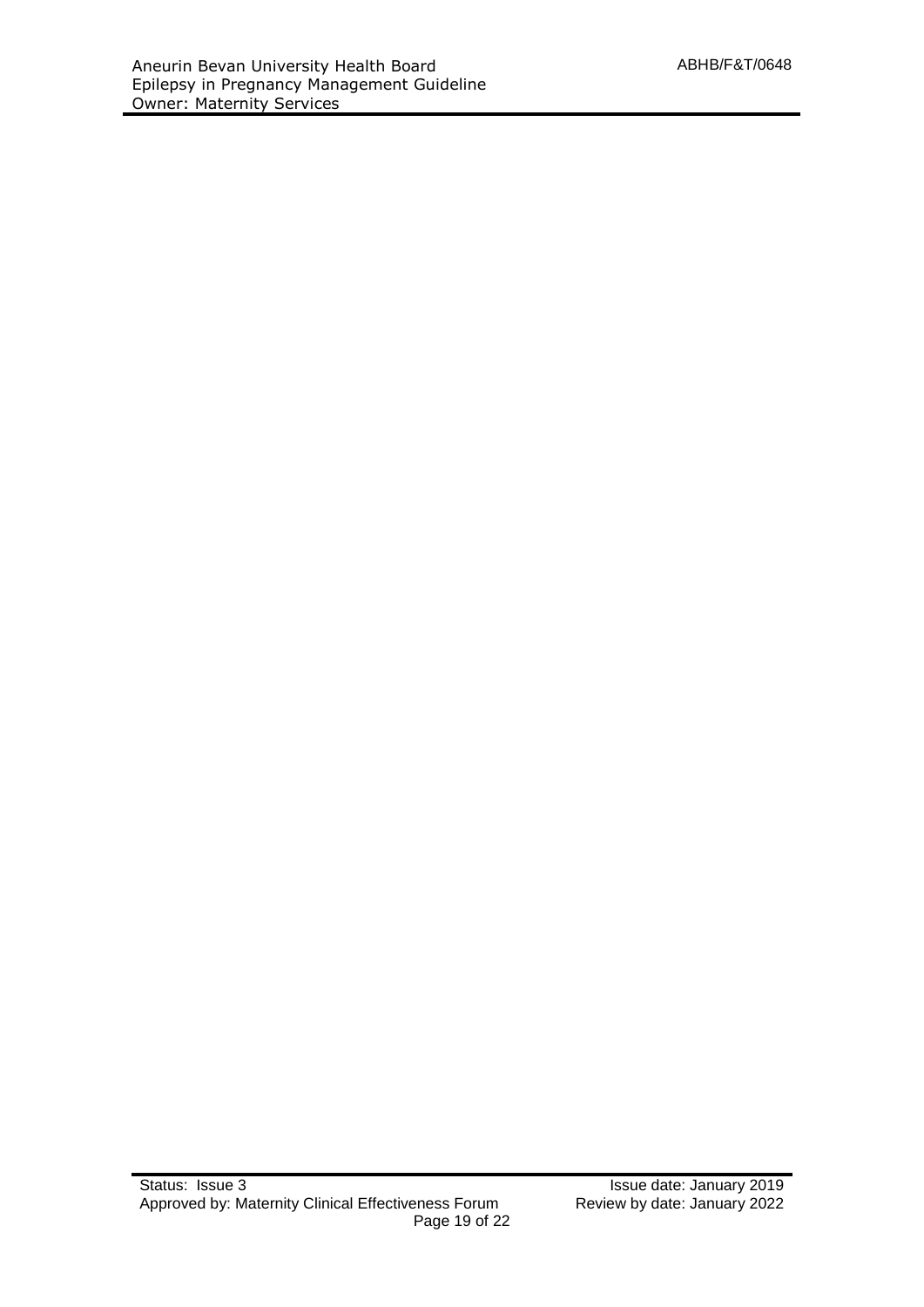# **Appendix-1**

| PATHWAY OF CARE FOR PREGNANT WOMEN WITH<br><b>EPILEPSY IN ABHB</b>                                                                                                                                                                                                                       |                                                                                                                                                                                                                      |                                                                                                                                                              |
|------------------------------------------------------------------------------------------------------------------------------------------------------------------------------------------------------------------------------------------------------------------------------------------|----------------------------------------------------------------------------------------------------------------------------------------------------------------------------------------------------------------------|--------------------------------------------------------------------------------------------------------------------------------------------------------------|
| Midwifery team                                                                                                                                                                                                                                                                           | <b>Obstetric Team</b>                                                                                                                                                                                                | Epilepsy team (ESN)<br>Keri John Clinics:<br>RGH- Monday pm 4<br>weekly<br>NHH- 1 <sup>st</sup> Tuesday am<br>of the month                                   |
|                                                                                                                                                                                                                                                                                          | 1 <sup>st</sup> Trimester                                                                                                                                                                                            |                                                                                                                                                              |
| Booking at home:<br><b>Epilepsy Action</b><br>leaflet,<br>high dose folic<br>٠<br>acid<br>check compliance<br>$\bullet$<br>with treatment<br>Early booking<br>appointment in<br>joint medical ANC<br>Referral to Epilepsy<br>team on<br>01633238528 /book<br>into epilepsy CNS<br>clinic | Review and make<br>Obstetric plan:<br>Arrange anomaly<br>scan<br>letters to<br>$\bullet$<br>relevant<br>specialists/ GP.<br>Ensure the<br>$\bullet$<br>midwifery<br>community team<br>are aware of any<br>care plans | Initial assessment:<br>Review of<br>$\bullet$<br>medication<br>Management plan<br>$\bullet$<br>for pregnancy<br>care                                         |
|                                                                                                                                                                                                                                                                                          | 2 <sup>nd</sup> trimester                                                                                                                                                                                            |                                                                                                                                                              |
| Routine screening<br>٠<br>tests & support<br>Anomaly scan<br>Reiterate advice<br>around<br>medication,<br>personal safety<br>etc                                                                                                                                                         | Review of<br>$\bullet$<br>results/<br>amendment to<br>care plan<br>Consider<br>anaesthetic<br>review<br>Arrange serial<br>$\bullet$<br>growth scans                                                                  | Epilepsy and<br>$\bullet$<br>medication review<br>Reiterate general<br>$\bullet$<br>advice<br>Register<br>pregnancy onto<br>the UK Epilepsy<br>register      |
| 3rd trimester                                                                                                                                                                                                                                                                            |                                                                                                                                                                                                                      |                                                                                                                                                              |
| Routine Obstetric<br>examination<br>Discuss labour,<br>labour analgesia,<br>infant care,<br>breastfeeding etc                                                                                                                                                                            | Consider plan for<br>$\bullet$<br>mode of delivery<br>Discuss queries<br>$\bullet$<br>about labour<br><b>Discuss</b><br>$\bullet$<br>analgesia<br>options in labour                                                  | Epilepsy and<br>$\bullet$<br>medication review<br>Reiterate general<br>$\bullet$<br>advice and<br>specific to labour,<br>drug levels and<br>dose adjustments |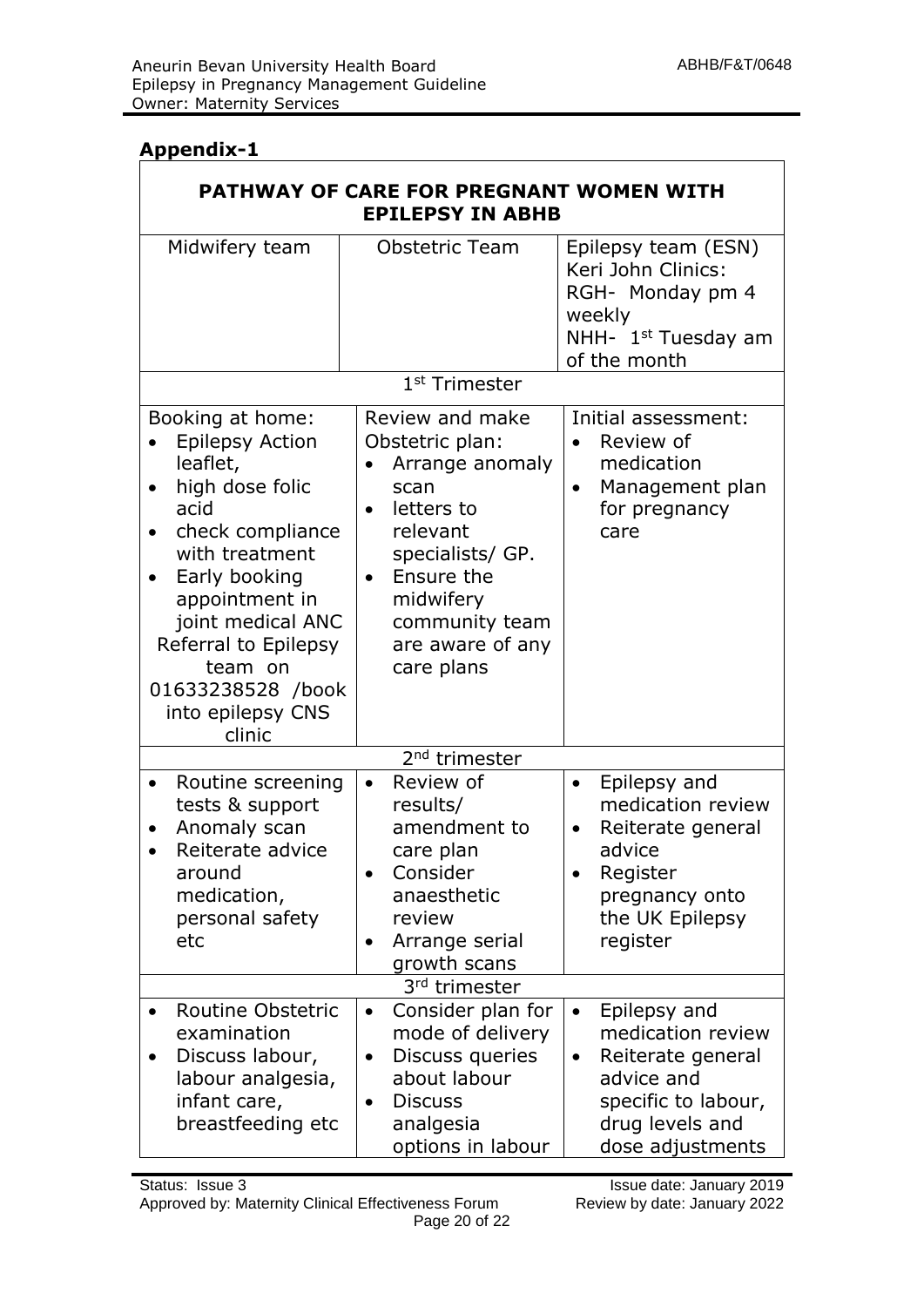| Arrange<br>parentcraft<br>sessions                                                                                                                                                                                                                                                                                                                                                                  | Ensure clear plan<br>$\bullet$<br>is documented<br>for any reduction<br>in dosage regime<br>for AEDs after<br>delivery                                                                                                                                                                                        | in postnatal period<br>etc<br>Give booklet<br>$\bullet$<br>'epilepsy and<br>having a baby'                                                                                                                                                                                                         |
|-----------------------------------------------------------------------------------------------------------------------------------------------------------------------------------------------------------------------------------------------------------------------------------------------------------------------------------------------------------------------------------------------------|---------------------------------------------------------------------------------------------------------------------------------------------------------------------------------------------------------------------------------------------------------------------------------------------------------------|----------------------------------------------------------------------------------------------------------------------------------------------------------------------------------------------------------------------------------------------------------------------------------------------------|
|                                                                                                                                                                                                                                                                                                                                                                                                     | Labour & Delivery                                                                                                                                                                                                                                                                                             |                                                                                                                                                                                                                                                                                                    |
| Ensure taken<br>regular<br>medication<br>Good hydration,<br>analgesia,<br>psychological<br>support<br>Avoid<br>hyperventilation<br>Inform on call<br>doctors<br>(Obstetrics,<br>anaesthetics,<br>neonatologists)                                                                                                                                                                                    | Early review by<br>$\bullet$<br>Obstetric and<br>Anaesthetic<br>registrar<br>1 to 1 care by<br>$\bullet$<br>midwifery team                                                                                                                                                                                    |                                                                                                                                                                                                                                                                                                    |
|                                                                                                                                                                                                                                                                                                                                                                                                     | Postnatal period                                                                                                                                                                                                                                                                                              |                                                                                                                                                                                                                                                                                                    |
| Review of labour<br>events<br>Encourage breast<br>feeding<br>Teach infant care<br>and reiterate<br>personal and<br>infant safety.<br>Ensure<br>compliance with<br>medication<br>Strategies to cope<br>with stress and<br>sleep better<br>Give leaflet on<br>'After the birth'<br>and 'Caring for<br>your infant and<br>toddler' from<br>Epilepsy action<br>group if patient<br>has not had<br>them. | Review of labour<br>$\bullet$<br>events<br>Examination to<br>$\bullet$<br>assess suitability<br>for discharge<br>Reassurance re:<br>$\bullet$<br>breastfeeding<br>Discuss and<br>prescribe<br>contraception<br>Need for good fit<br>٠<br>control and high<br>dose FA before<br>embarking on<br>next pregnancy | Arrange postnatal<br>$\bullet$<br>review (usually at<br>3/12)<br>ESN review within<br>$\bullet$<br>general epilepsy<br>clinic/Neurologist<br>as appropriate<br>Drug alteration as<br>necessary<br>Breastfeeding and<br>$\bullet$<br>contraception<br>Childcare and<br>$\bullet$<br>Personal safety |